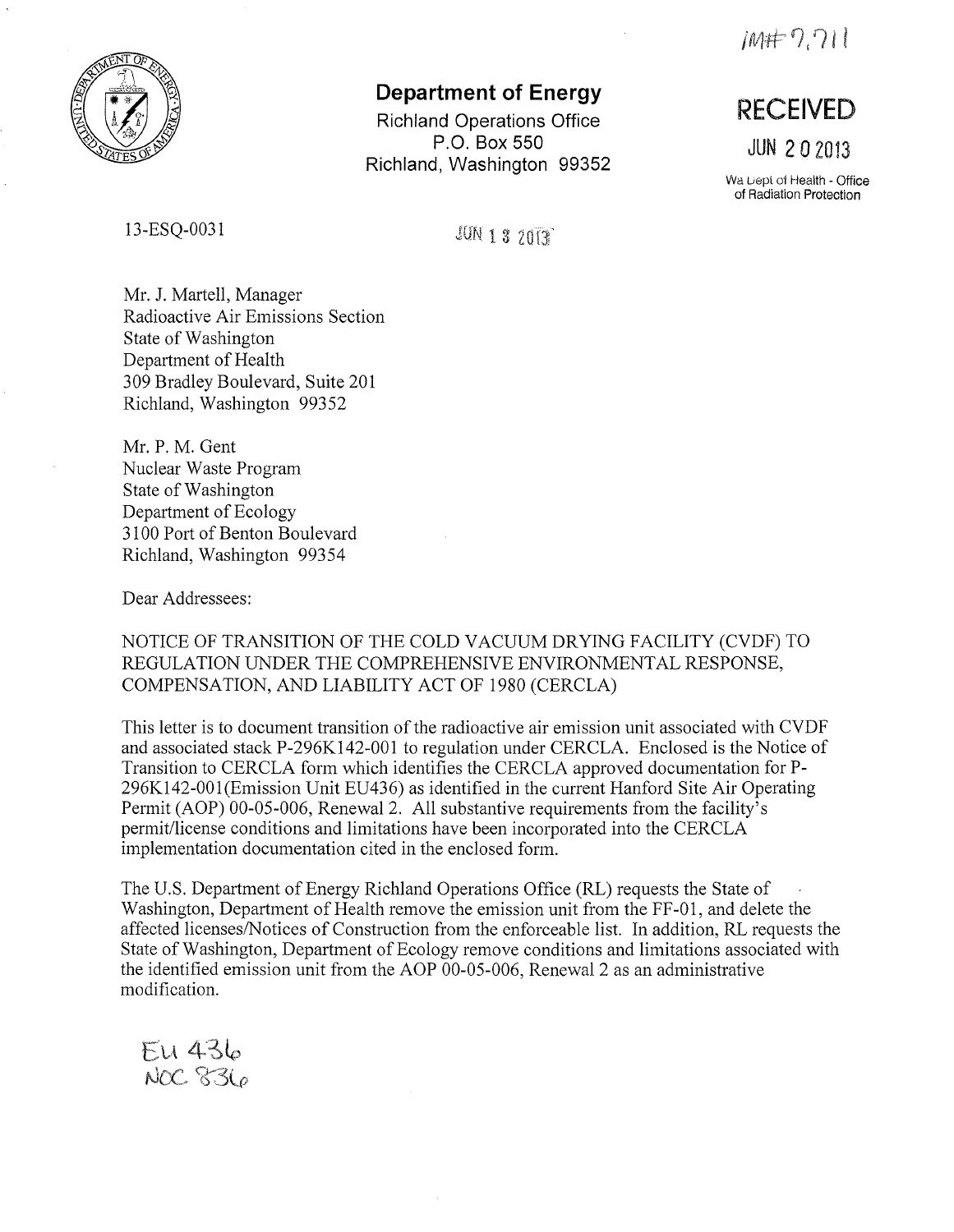If you have any questions, please contact me, or your staff may contact Ed MacAlister, Director, Environmental, Safety, and Quality Division, on (509) 373-0462.

Sincerely,

 $P_{\text{max}}$ 

Ray Y. Corey, Assistant Manager for Safety and Environment

ESQ:DEJ

Enclosure

cc w/encl: R. H. Anderson, MSA J. A. Bates, CHPRC S. D. Breven, WDOH, MSIN B1-42 S. Harris, CTUIR R. Jim, YN K. Niles, ODOE J. E. Rasmussen, Y AH D. J. Rokkan, MSA F. M. Simmons, CHPRC D. J. Watson, CHPRC D. Zhen, EPA Region 10 Administrative Record Environmental Portal, LMSI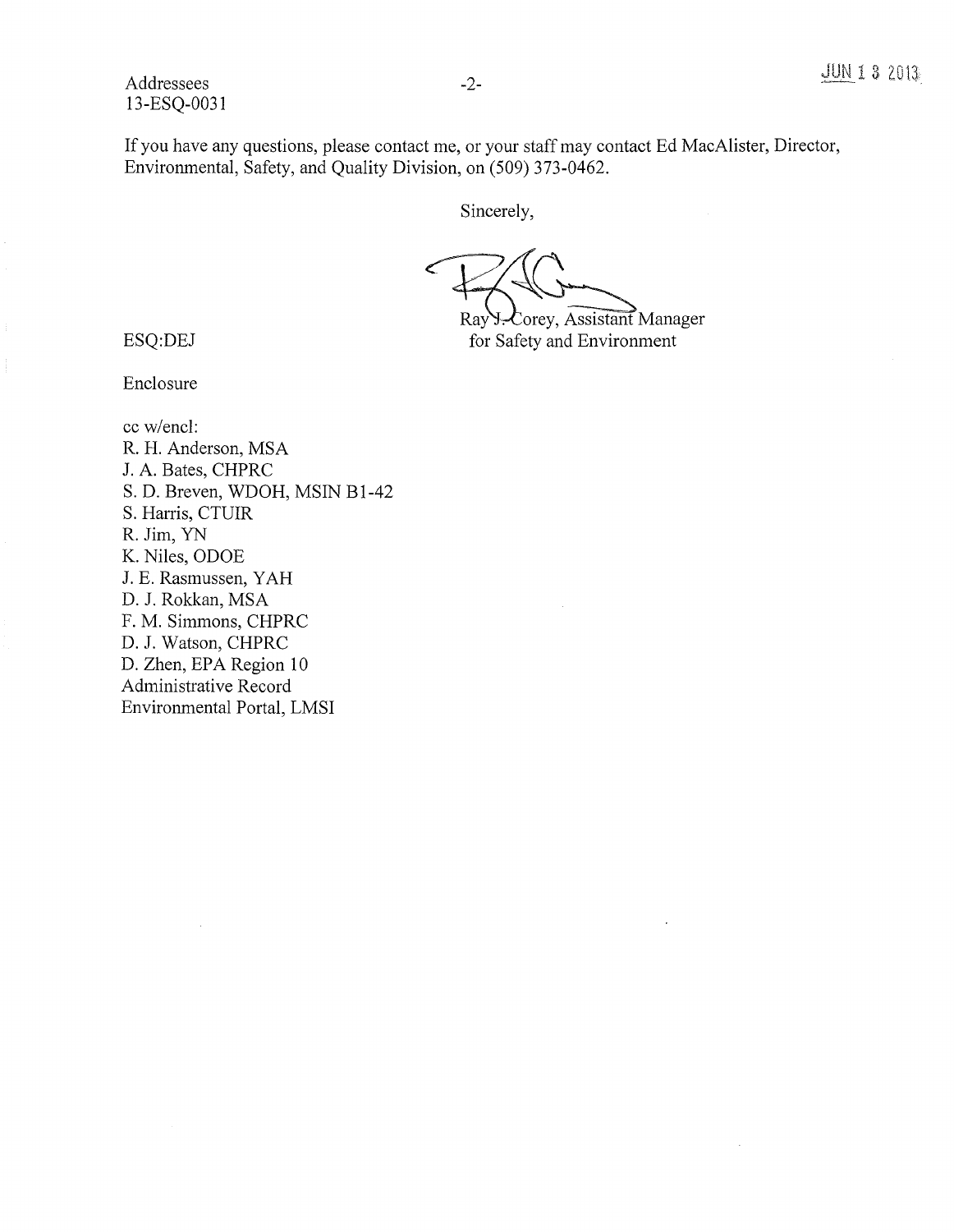In accordance with CERCLA Section 121(e)(1) and 40 CFR 300.400(e), federal, state, or local permits are not required for onsite response actions conducted pursuant to CERCLA sections 104, 106, 120, 121, or 122. Through Executive Order 12580, authority vested in the President for sections 104(a) and 121 was delegated to the Secretary of Energy. Activities associated with the CVDF after January 30, 2013 will be subject to substantive provisions of air emission standards as identified through application of 40 CFR 300.400 $(g)$ , with oversight provided pursuant to the Hanford Federal Facility Agreement and Consent Order.

Based on this CERCLA transition, the CVDF and associated emissions through the P-296K142- 001 stack, should be deregistered with WDOH and Ecology, and the conditions and limitations associated with the P-296K142-001 Emission Unit 436, and 97NM-022 Approval Order should be made obsolete. In addition, the Emission Unit 436 and Approval Order 97NM-022, as associated with the P-296Kl 42-001, should be removed from the Hanford Site Air Operating Permit (AOP Permit 00-05-006 [renewal 2]/ Attachment 2, License Number FF-01 and Attachment 1, Table 1.1 and Table 1.5) by Ecology.

As outlined in the table below, public review and participation associated with the transition of CVDF to CERCLA occurred as part of the CERCLA documentation activities for CVDF (i.e., the P-296Kl42-001 emission unit and approval order). This review was consistent with guidance from Section 4.0 of the AOP.

| Criteria in Section 4.0 of the AOP           | How the Criteria Have Been Satisfied                   |
|----------------------------------------------|--------------------------------------------------------|
| Permittee will prepare Engineering           | DOE-RL has prepared DOE/RL-2005-86,                    |
| Evaluation/Cost Analysis (EE/CA) or          | Rev. 0, Engineering Evaluation/Cost Analysis           |
| equivalent CERCLA documentation for a        | for the 105-KE and 105-KW Reactor                      |
| facility (or activity) identified for CERCLA | <i>Facilities and Ancillary Facilities, June 2006.</i> |
| transition. This document shall be reviewed  |                                                        |
| by regulators, stakeholders, and the public. | The EE/CA underwent a 30 day public                    |
|                                              | comment period from June 19, 2006 through              |
|                                              | July 19, 2006.                                         |
|                                              | From that EE/CA public comment period,                 |
|                                              | DOE-RL and EPA signed the Action                       |
|                                              | Memorandum for the Non-Time-Critical                   |
|                                              | Removal Action for the 105-KE and 105-KW               |
|                                              | Reactor Facilities and Ancillary Facilities in         |
|                                              | January 2007.                                          |
| This document will clearly identify general  | Appendix C of the EE/CA described the                  |
| CAA requirements to be transitioned to       | Applicable or Relevant and Appropriate                 |
| CERCLA. Consistent with the WAC 173-         | Requirements (ARARs) including                         |
| 401-800 requirement, the public review       | requirements derived from federal and state            |
| period shall be a minimum of 30 days with    | regulations promulgated under the CAA.                 |
| proper notification on the AOP Permit        | Section 5.3.2 of the Action Memorandum                 |
| Register and local newspaper. The notice on  | identified standard for controlling emissions          |
| the AOP permit register will state that the  | to the environment inclusive of 40CFR61,               |
| facility's air permits will be discontinued  | WAC 246-247, WAC 173-400 and WAC                       |
| upon onset of remediation activity in the    | 173-460. The EE/CA underwent a 30 day                  |
| field.                                       | public comment period from June 19, 2006               |
|                                              | through July 19, 2006.                                 |
| After the EE/CA or equivalent is approved,   | A Removal Action Work Plan (RAWP)                      |